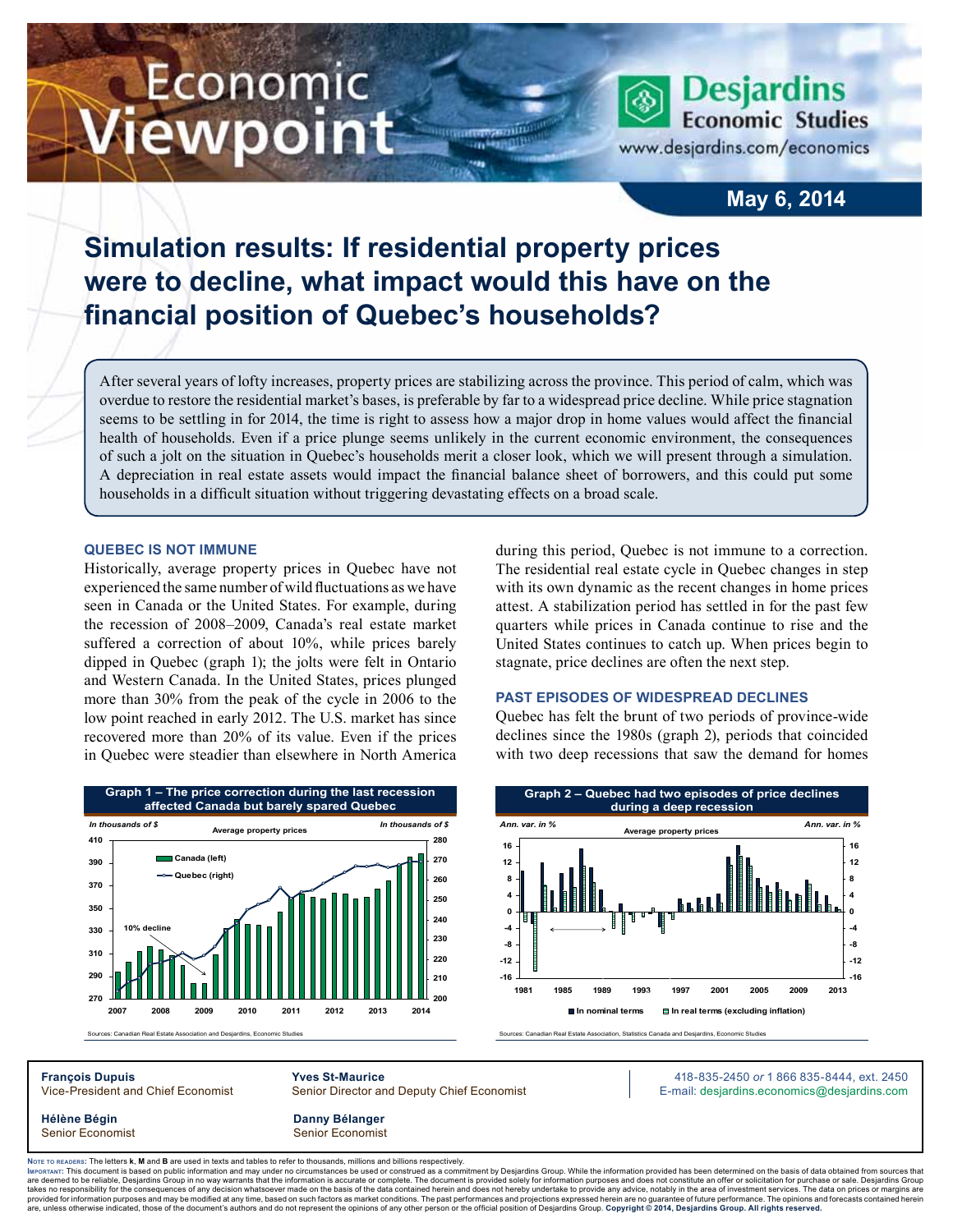

fall sharply. During these two contractions, massive layoffs and a sudden spike in mortgage rates (graph 3) made buyers retreat amid over-construction, just before the correction materialized. This upheaval pushed average prices down significantly at the beginning of the 1980s. And since annual inflation was about 10% at the time, the price declines in real terms reached almost 15% in 1982. The price declines in the early 1990s were not nearly as brutal, but they became entrenched for a period of several years. The recession, followed by an abrupt increase in mortgage loan rates in 1995, prolonged the slump in the residential sector. In the past, property price depreciations in Quebec have been triggered by very difficult economic conditions.



The situation is clearly more favourable now than it was then. This time, the labour market is in better shape and interest rates are expected to remain low for some time. Still, a widespread decline in prices cannot be completely excluded. Spiralling prices in the 2000s have made properties unaffordable for many young households, which has already weakened demand. Even a condominium, which is often less expensive than a house, has become out of reach for many of them. The imbalance in the condominium market is already pushing down prices slightly. Even if this is insufficient to trigger an across-the-board correction in Quebec, an adjustment could also affect single-family homes and the high prices for single-family homes could continue to chip away at demand. While an overall price decline is not expected in Quebec in the short term, the possibility still has to be considered, especially since one market segment is already grappling with this problem.

#### **Condominiums: prices have started to dip**

Prices for condominiums across the province started to slip in 2013 (graph 4), due in most part to over-construction in recent years (graph 5). Demand has also dropped off sharply since the summer of 2012, when the maximum amortization period was reduced from 30 years to 25 years. Moreover, the federal government has also tightened mortgage rules four times since 2008. The increased supply of condominiums for sale has created a surplus situation, which pushes prices to the downside. Given that the scope of the imbalance is not as extensive as it was in the 1990s (graph 6 on page 3) and the abrupt pullback in condominium housing starts last year, price drops in 2014 should be contained between 5% and 10%.





During the 2008–2009 recession, prices for this type of housing had fallen briefly without dragging prices down in the rest of the residential sector. The condo market is usually more sensitive to the ups and downs of the economic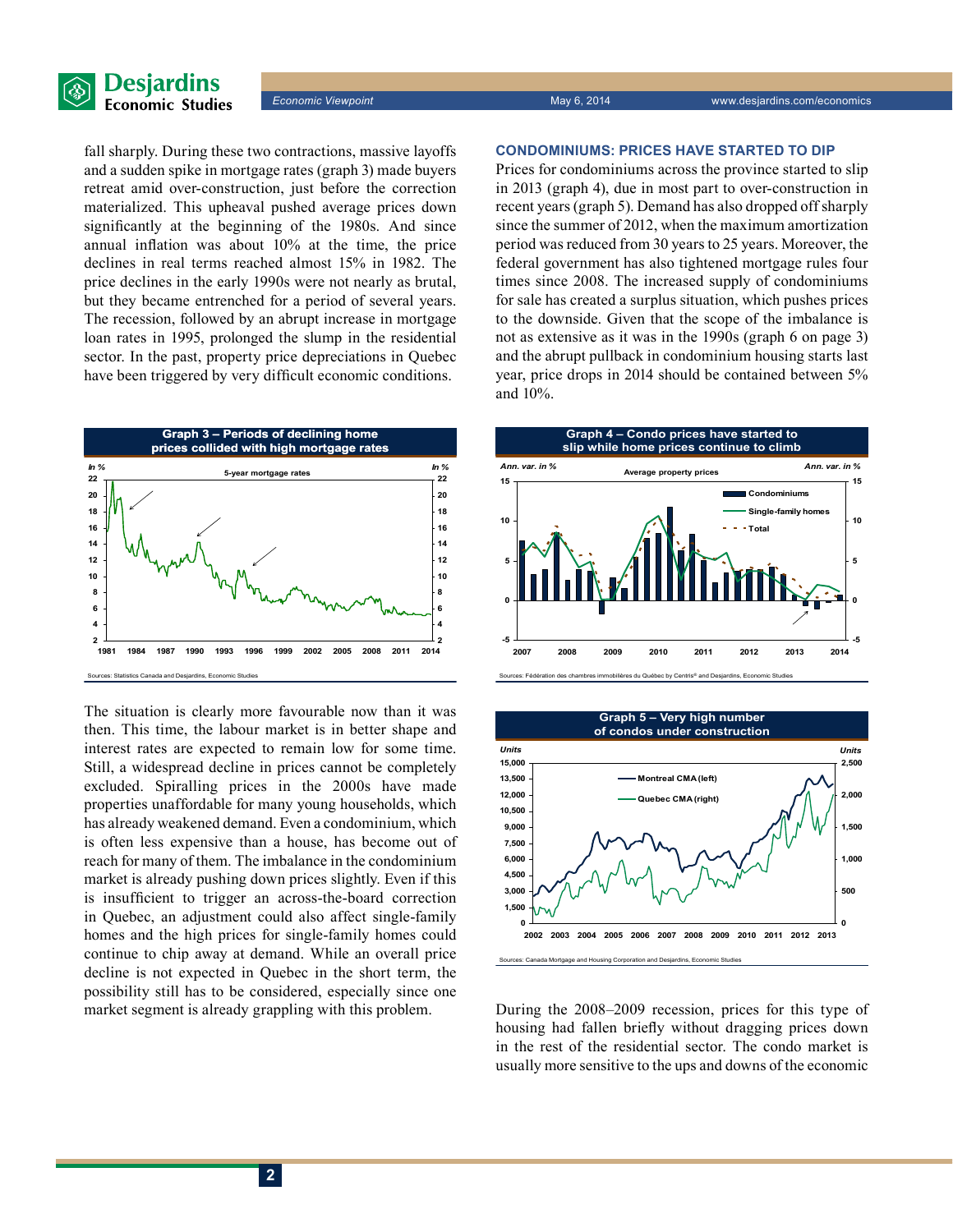**Desjardins Economic Studies** 



situation than are house prices. It is also more vulnerable to over-construction. Most projects usually target building hundreds of units, a good portion of which remain unsold when the project breaks ground, which can quickly create a surplus situation if buyers are scarce. In Quebec, about 85% of property owners live in single-family, semi-detached and row houses, while 15% opt for condominiums.<sup>1</sup> In principle, a price decline in this type of housing will not be enough to trigger a correction in the broader residential market. The average price for all types of residential properties should remain steady this year since the price of single-family homes will rise slightly—offsetting the decline in the condo market.

Even if our forecasts call for stability in 2014, we carried out a simulation to evaluate the potential impact a widespread decline in prices would have on the financial position of Quebec's households. In the event the residential real estate market suffers a drop in prices, what impact would this have on the value of debts and assets held by Quebecers? What proportion would find themselves in an uncomfortable situation?

#### **The repayment capacity is the same**

A decline in property prices does not affect a household's capacity to repay its mortgage loan. This depends more on employment income and changes in interest rates. Monthly payments are determined based on the mortgage amount at the outset and the monthly payments made, regardless of price fluctuations. Unlike a sudden deterioration in the labour market or a sudden hike in interest rates that can directly impact a household's financial capacity to repay its loan, a drop in property prices only affects the value of the assets themselves. A depreciation in the property market would not affect the usual ratios that determine a household's capacity to meet its financial obligations, such as the debt service ratio (DSR).<sup>2</sup>

However, a depreciation would sideswipe another indicator that measures households' financial position: the debt-toasset ratio (DAR), which determines the extent to which households have enough assets (financial, real estate or other) to cover their loans. According to Statistics Canada, "The debt-to-asset ratio shows the value of a household's debts compared to the value of its assets. A high debtto-asset ratio can indicate that debts are not adequately backed by assets. Moreover, should the value of the assets decrease because of fluctuations in the market, the ratio will increase." So if average home prices were to drop sharply, this is precisely what would happen to owners; they would suffer a capital loss if they sold their home.

#### **Households' current financial position**

To find out what comprises their debt and assets, we first have to draw a comprehensive picture of the financial position in Quebec's indebted households.3 Mortgage loans represent the largest loan in homeowner households (graph 7), followed, in order of importance, by personal lines of credit such as consumer loans (including conventional loans for road vehicles), credit card balances and lease automobile loans. In terms of assets, there are financial assets (savings accounts and various types of investments)4 and non-financial assets: residences and automobiles. For many homeowner households, the real estate asset is often



<sup>2</sup> Weight of monthly payments for all types of debts (principal and interests) compared to gross income.

<sup>1</sup> Based on the property assessment roll of the Quebec government's Ministère des Affaires municipales, des Régions et de l'Occupation du **Territoire** 

<sup>3</sup> Based on the Ipsos Reid survey, about 30% of Quebec households are debt-free, usually people who are further along in their life cycle when many homeowners have completely discharged their mortgages. This analysis focuses on indebted households only.

<sup>4</sup> Bonds and other types of guaranteed investments, guaranteed investment certificates, mutual funds and equities. Assets held in a pension fund were not taken into account as they are not a liquid asset that can be used to settle debts during the employee's working life.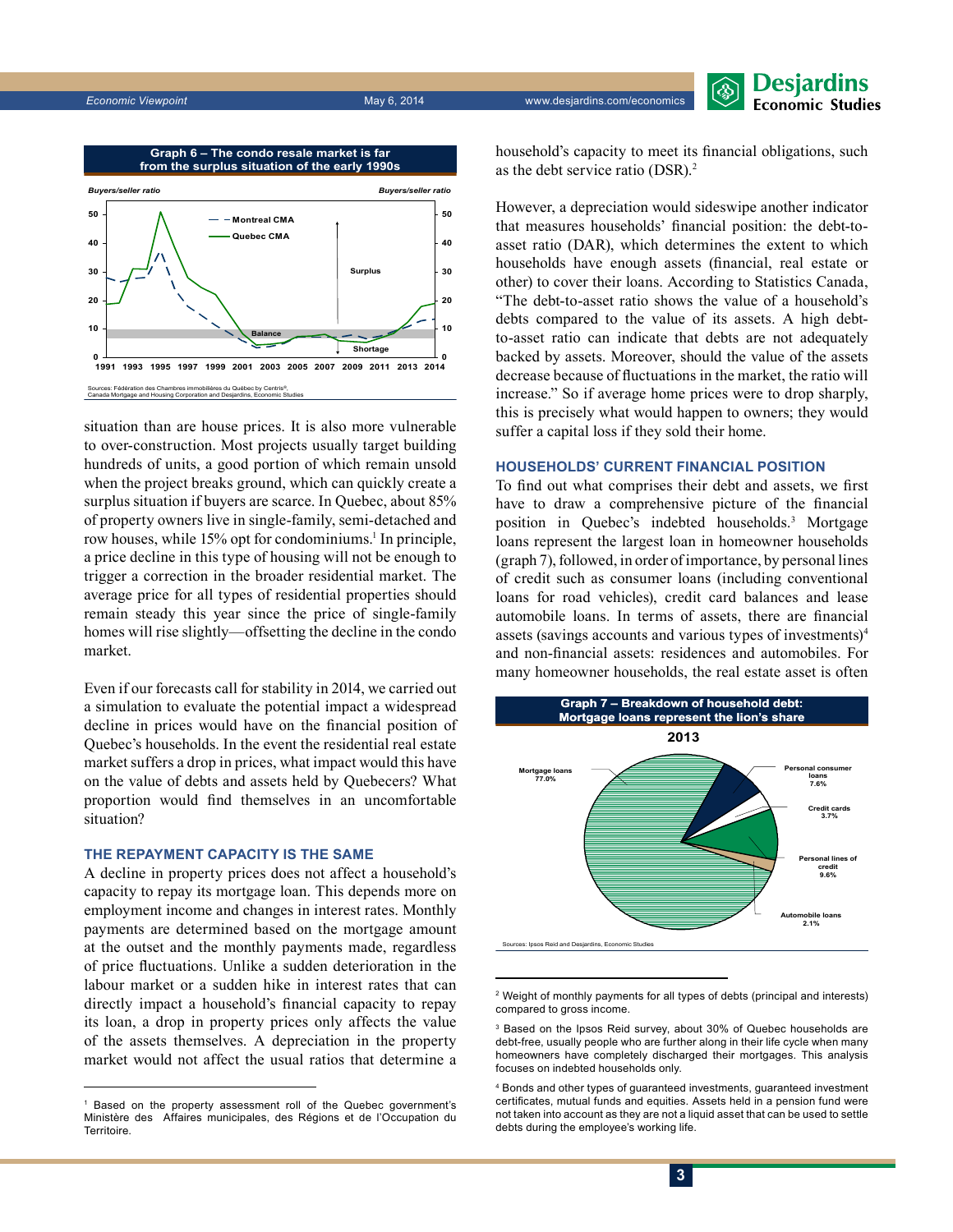

**Economic Viewpoint May 6, 2014** Way 1, 2014 www.desjardins.com/economics

the biggest non-financial asset held (graph 8). The value of assets held by indebted households has kept pace with rising debt (graph 9) for about the past 10 years. The rise in property prices played an important role in both cases: mortgage debt rose at the same pace as the value of property holdings. As a result, the debt-to-asset ratio in households has remained steady.





Furthermore, the breakdown of households according to their degree of vulnerability has varied little in the past 10 years. Despite the increase in home prices—which boosted mortgage debt—the proportion of households at risk of encountering difficulties has remained practically the same over the years. According to Statistics Canada,<sup>5</sup> if a household's debt-to-asset ratio is lower than 0.8, this household is in the comfort zone since its debts represent less than 80% of its total assets. In contrast, a ratio greater than 0.8 is considered high and shows that households are in a financial discomfort zone. In this case, if the assets ever have to be liquidated, such as the residential property for example, the proceeds of the sale may be insufficient to repay all debts. While these households may not all be in difficulty, insolvent households usually have twice as much debt as they have assets, according to the Office of the Superintendent of Bankruptcy. In 2013, according to the Ipsos Reid database, 85% of Quebecers who carried debt were in a financially secure situation compared to 15% who may be in a difficult spot. If the residential property market were to sustain a severe price drop, what impact would this have on the value of household debt and assets in Quebec? What proportion of households would be thrust into an uncomfortable situation?

#### **Start-off point for simulation**

A few analysis<sup>6</sup> have been published in recent years by Desjardins Economic Studies that monitor the development of balance sheets in Quebec's households based on the micro-data gathered by Ipsos Reid since the start of the 2000s. This time however, our forecasts assumed a sudden drop in average property prices using data updated in 2013. The Ipsos Reid Canadian Financial Monitor survey, which gathers data by province, is the start-off point for this simulation. This allows us to determine the potential impact on the debt-to-asset ratio and thus assess the changes in the financial position of indebted households. **The assumption—a 15% decline in average property prices in 2014—is far more negative than our forecast scenario, which instead calls for stability this year.** In truth, the average price of condominiums has already started to slide while the price of single-family homes continues to climb, albeit slowly. The assumption of a sharp dive in residential real estate prices would have a greater impact on condominiums, but other housing would not be spared.

The assumption of a slow recovery starting in 2015 was also retained. **Using these parameters, the scope and duration of the price decline would be similar to what occurred in the early 1980s. Even if such a shock is unlikely in the current economic situation, it is important to know the financial repercussions this could have on** 

<sup>5</sup> MATT, Hurst. "Debt and family type in Canada," Statistics Canada, Canadian Social Trends, catalogue no. 11-008-X, April 21, 2011.

<sup>6</sup> How vulnerable are Québec households to interest rate increases? November 2, 2010.

http://www.desjardins.com/en/a\_propos/etudes\_economiques/actualites/ point\_vue\_economique/pv1102a.pdf

Taking stock: Québec households' financial position: Debt vs. household assets, June 17, 2011. http://www.desiardins.com/en/a propos/etudes economiques/actualites/point\_vue\_economique/pv1106a.pdf

Financial situation in Québec households: Vulnerability depends heavily on borrowers' profiles, October 27, 2011.

http://www.desjardins.com/en/a\_propos/etudes\_economiques/actualites/ point\_vue\_economique/pv111027a.pdf

Update on Quebec households' financial position, December 3, 2012. http://www.desjardins.com/en/a\_propos/etudes\_economiques/actualites/ point\_vue\_economique/pv121203a.pdf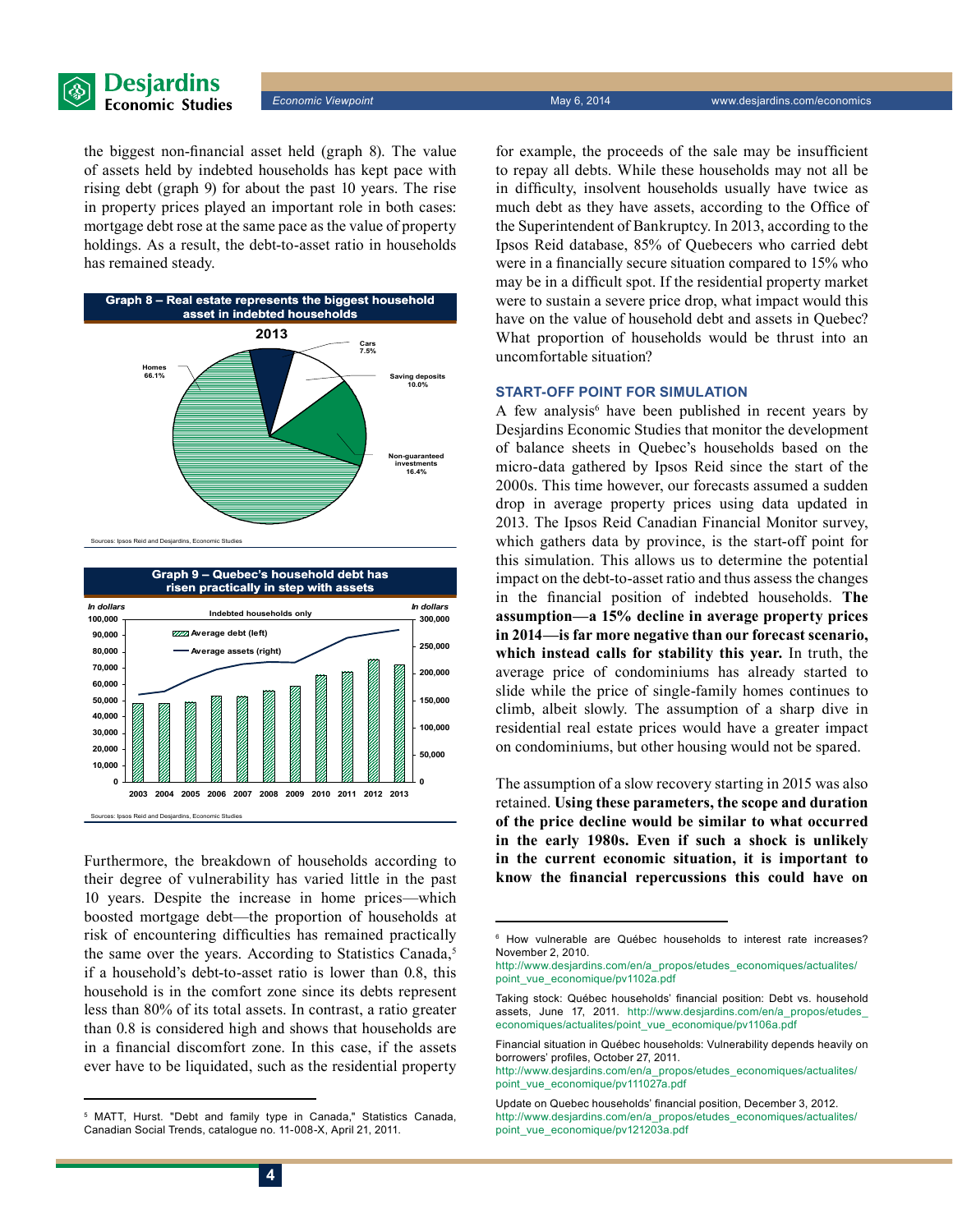**Economic Viewpoint** May 6, 2014 Website the May 6, 2014 Www.desjardins.com/economics



**indebted households.** Unfortunately, since statistics on debt and assets in the 1980s and 1990s are not available, no comparisons can be made with that period, which was punctuated by declines.

**To assess the potential consequences of a fictitious decline in home prices on homeowner households, the value of real estate assets held by each household was reduced by 15% in 2014, compared to the 2013 benchmark data. No changes were made to the value of household debt for the simulation since mortgage debt contracted when acquiring a property usually stays the same, even if the asset loses value.** The borrower simply has to repay the amount determined at the outset with the financial institution. If prices fall, the debt level in households would remain unchanged even if the asset loses value, at least in principle. In reality, the true loss in value will only materialize if the home is sold while prices are in a declining trend. This simulation enables us to measure the potential impact for all homeowner households. A debt-to-asset ratio projection was made for each of them based on the simulation parameters, which allows us to classify indebted households based on whether they are in a financially vulnerable zone and assess the number of households that could be in a difficult situation.

#### **More households slipping into the financial discomfort zone**

Based on the Ipsos Reid survey, in 2013 about 85% of households were in the financial comfort zone. Based on the assumptions described above, this portion would decline by 2% in 2014. While the percentage of change may seem small, the results paint a much different picture once the number of households is analyzed (graph 10). From 2013 to 2014, about 45,000 Quebec households would shift from the secure zone to the discomfort zone (graph 11). Not all of these households would be in financial straits: only those who would have sold their homes at this time would have suffered a capital loss. The simulation enables us to estimate the number of potentially at-risk households. Other than the breakdown of households based on the debtto-asset ratio, other elements also have to be considered. In reality, the negative impact of a drop in property values on a household's balance sheet would not be automatic (see box on page 6). Even if the debt-to-asset ratio simulation is a good barometer to go by, the decision to sell the property and absorb the loss in value, as applicable, is the only move that would deal a blow to a household's financial position.





#### **Conclusion**

As soon as prices start to decline in a market segment, as is the case today for condos in Quebec, and prices stabilize for all types of housing combined, the potential for a widespread price drop increases. This would be felt on the value of property assets without affecting the previous debt contracted to acquire the property. And since a home usually constitutes the main household asset held, these owners could find themselves with an unbalanced balanced sheet.

The debt-to-asset ratio of homeowner households would rise temporarily, but not enough to trigger the cataclysm some are expecting. The calculations made using micro-data on Quebecers' finances enable us to evaluate the number of households where the debt-to-asset ratio would tilt to an atrisk zone if this fictitious decline in average prices were to occur. **Based on the simulation results, which measures the potential impact of a 15% drop in home property prices in 2014, about 45,000 households in Quebec would fall from the secure zone to a more worrisome position.**